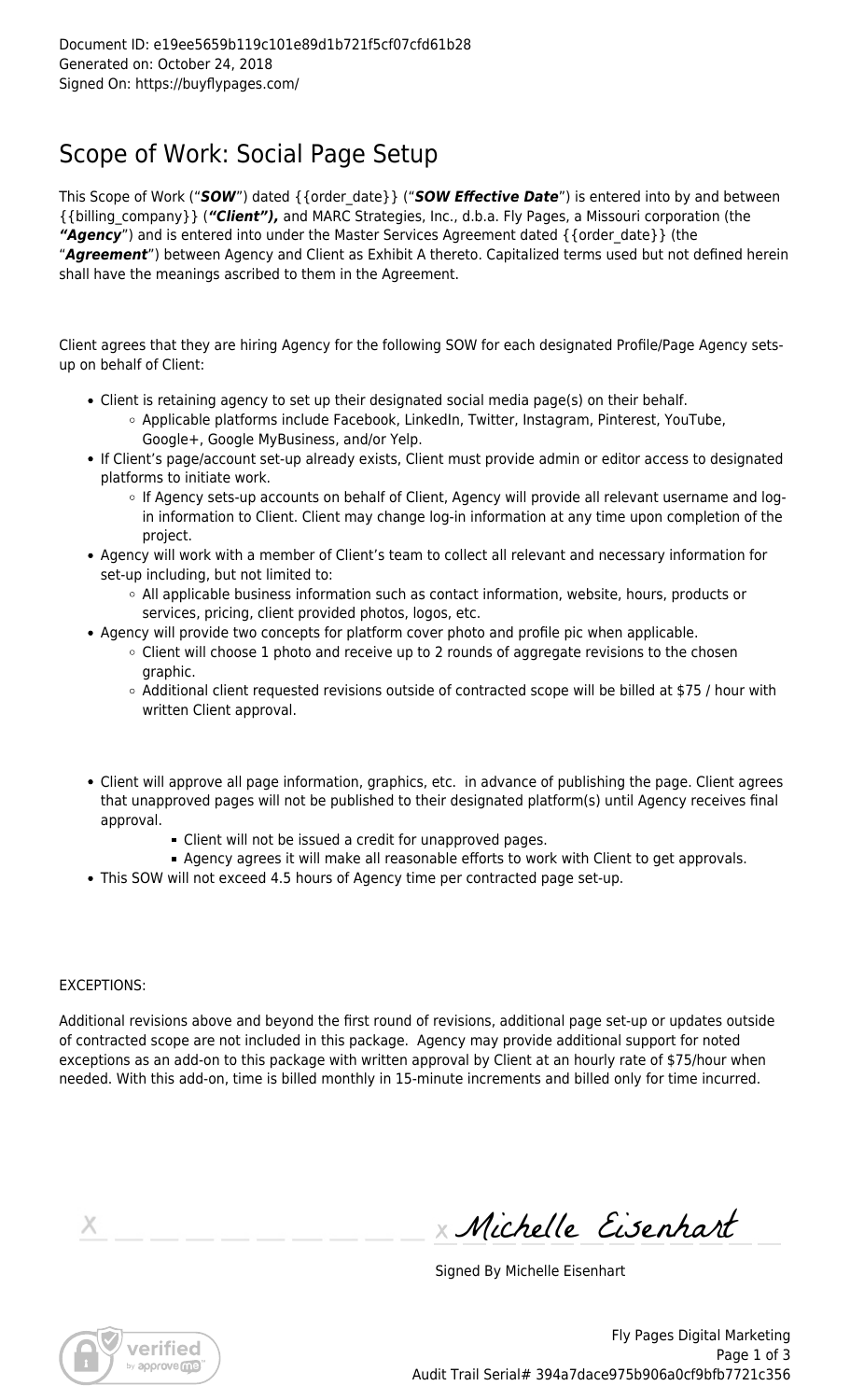Signed On: January 11, 2019